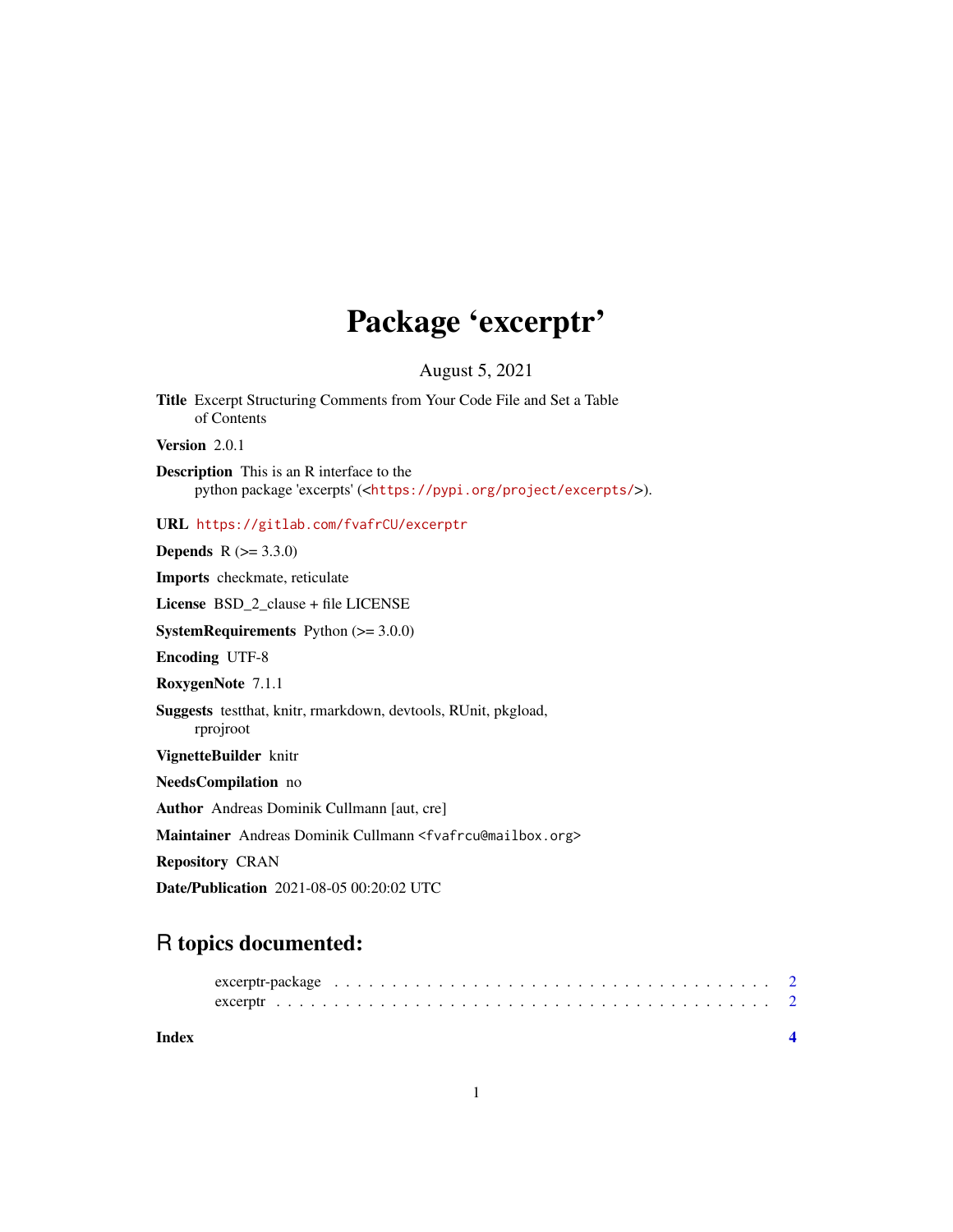<span id="page-1-0"></span>

#### Description

This is just an R interface to the python package excerpts (<https://pypi.org/project/excerpts/>).

excerptr *Excerpt Structuring Comments and Set a Table of Contents.*

#### Description

Just a wrapper to the python function excerpts.excerpts. See [https://pypi.org/project/](https://pypi.org/project/excerpts/) [excerpts/](https://pypi.org/project/excerpts/) for details.

#### Usage

```
excerptr(
 file_name,
 comment_character = "#",
 magic_character = "%",
 output_path = ",
 allow_pep8 = TRUE,
 prefix = ",
 postfix = ",
  run_pandoc = TRUE,
 compile_latex = FALSE,
 pandoc_formats = "tex"
)
```
#### Arguments

| file_name         | Name the file from which to excerpt.                                    |  |  |
|-------------------|-------------------------------------------------------------------------|--|--|
| comment_character |                                                                         |  |  |
|                   | Should be "#" for R.                                                    |  |  |
| magic_character   |                                                                         |  |  |
|                   | The magic character marking the structuring comments in file_name.      |  |  |
| output_path       | Name the path where to output to.                                       |  |  |
| allow_pep8        | Don't bother. See excerpts. excerpts for details.                       |  |  |
| prefix            | Give a prefix to use for output files.                                  |  |  |
| postfix           | Give a postfix to use for output files.                                 |  |  |
| run_pandoc        | Try to run pandoc on the output?                                        |  |  |
| compile_latex     | Try to compile LaTeX if pandoc has output LaTeX?                        |  |  |
|                   | pandoc_formats A character vector naming the output formats for pandoc. |  |  |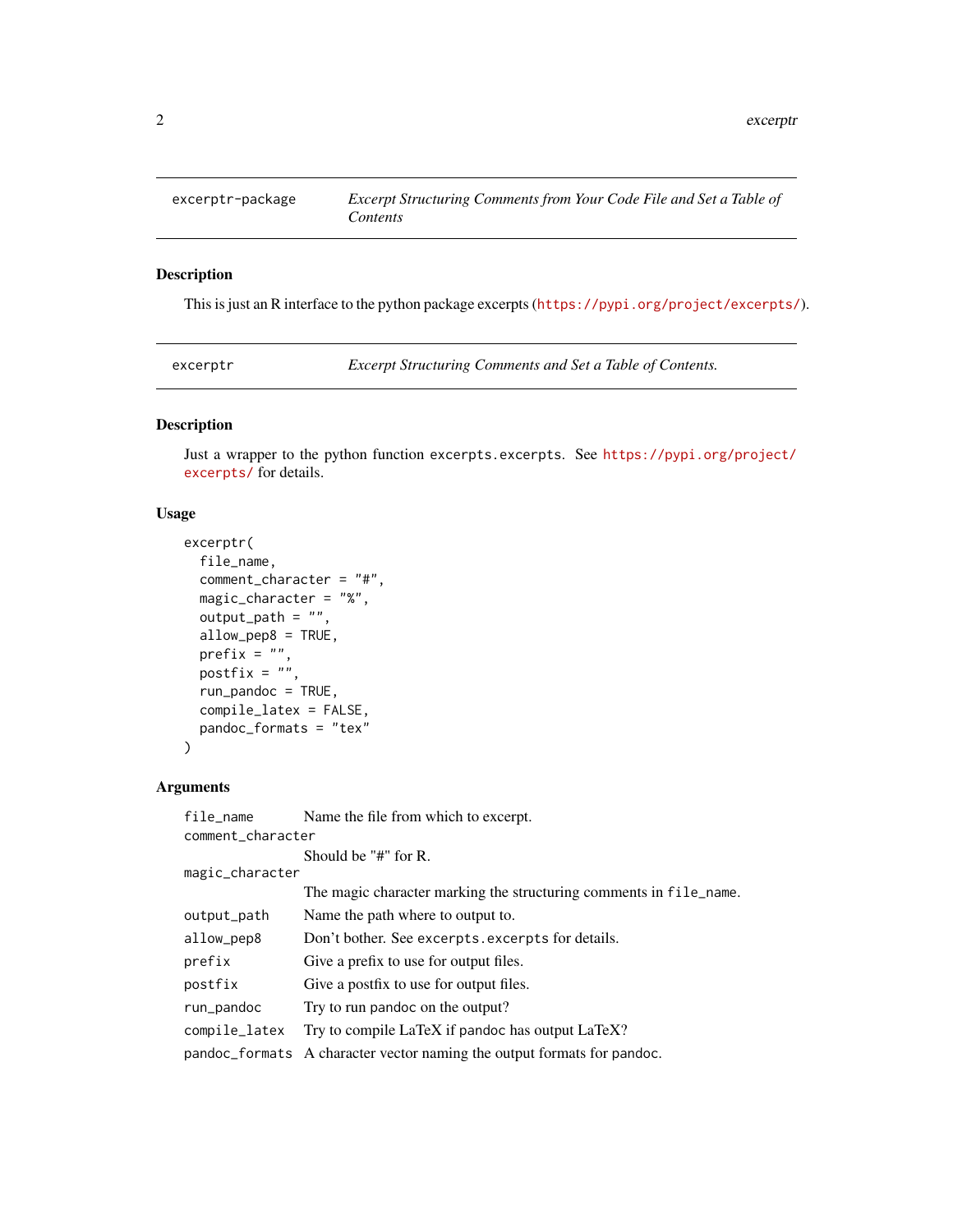#### excerptr 3

#### Value

The status of excerpts.excerpts.

#### Examples

```
root <- system.file(package = "excerptr")
test_files <- file.path(root, "excerpts", "tests", "files")
if (reticulate::py_available())
   tryCatch(
            excerptr(file_name = file.path(test_files, "some_file.txt"),
                     output_path = tempdir(), run_pandoc = FALSE,
                     compile_latex = FALSE,
                     pandoc_formats = c("tex", "html")),
            error = identity)
```